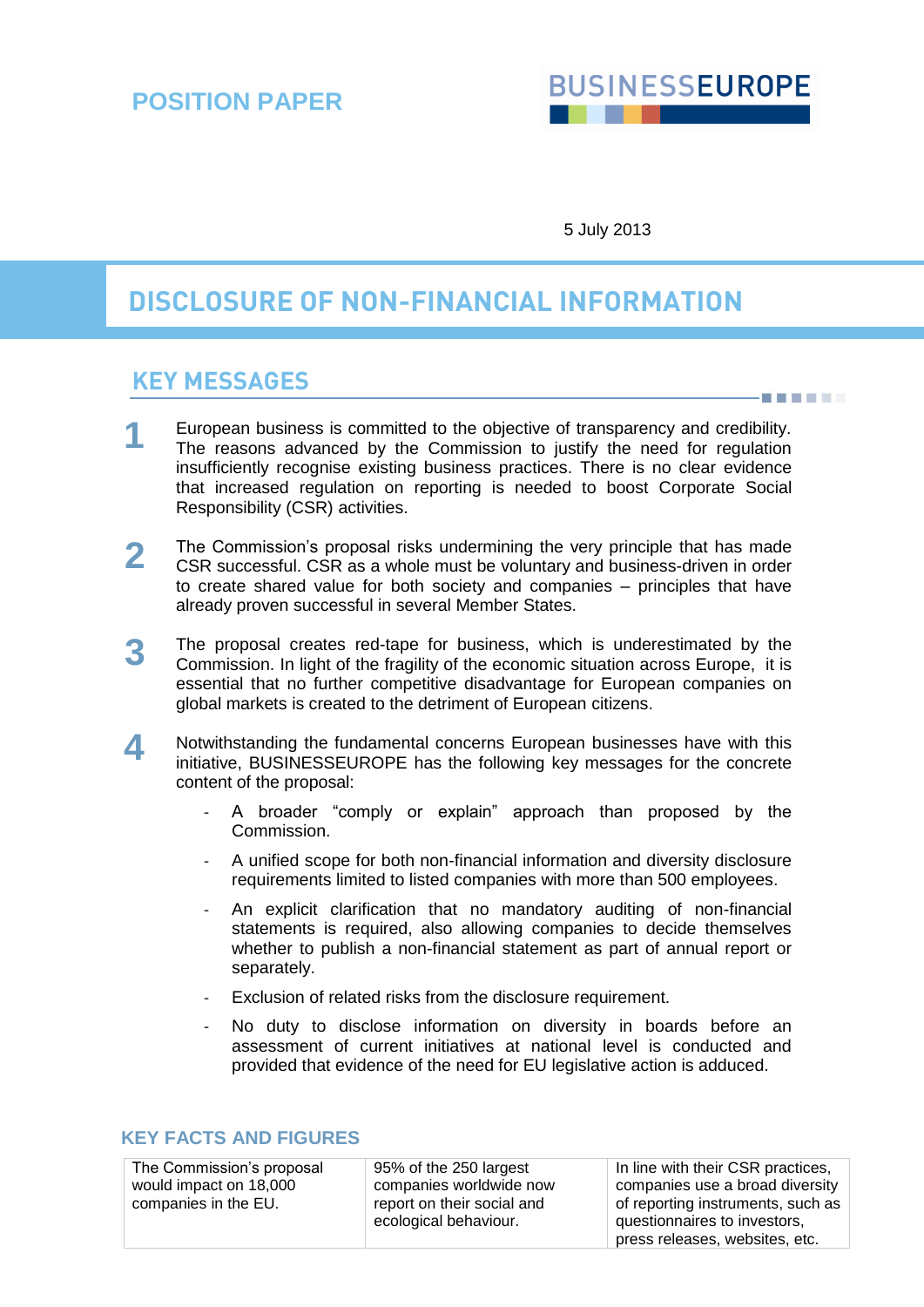## **WHAT DOES BUSINESSEUROPE AIM FOR?**

 *BUSINESSEUROPE aims to stabilise current EU legal requirements on disclosure of non-financial information, which correspond to companies' diverse situations and needs. Companies are best placed to decide themselves whether and how best to communicate to their stakeholders on CSR activities.*

**BEETER** 

 *Further EU actions in this field must be based on general principles respecting the business-driven differentiated approach to CSR that has rightly prevailed so far. Otherwise, this would damage the diversity and innovation of company practices based on differing needs.*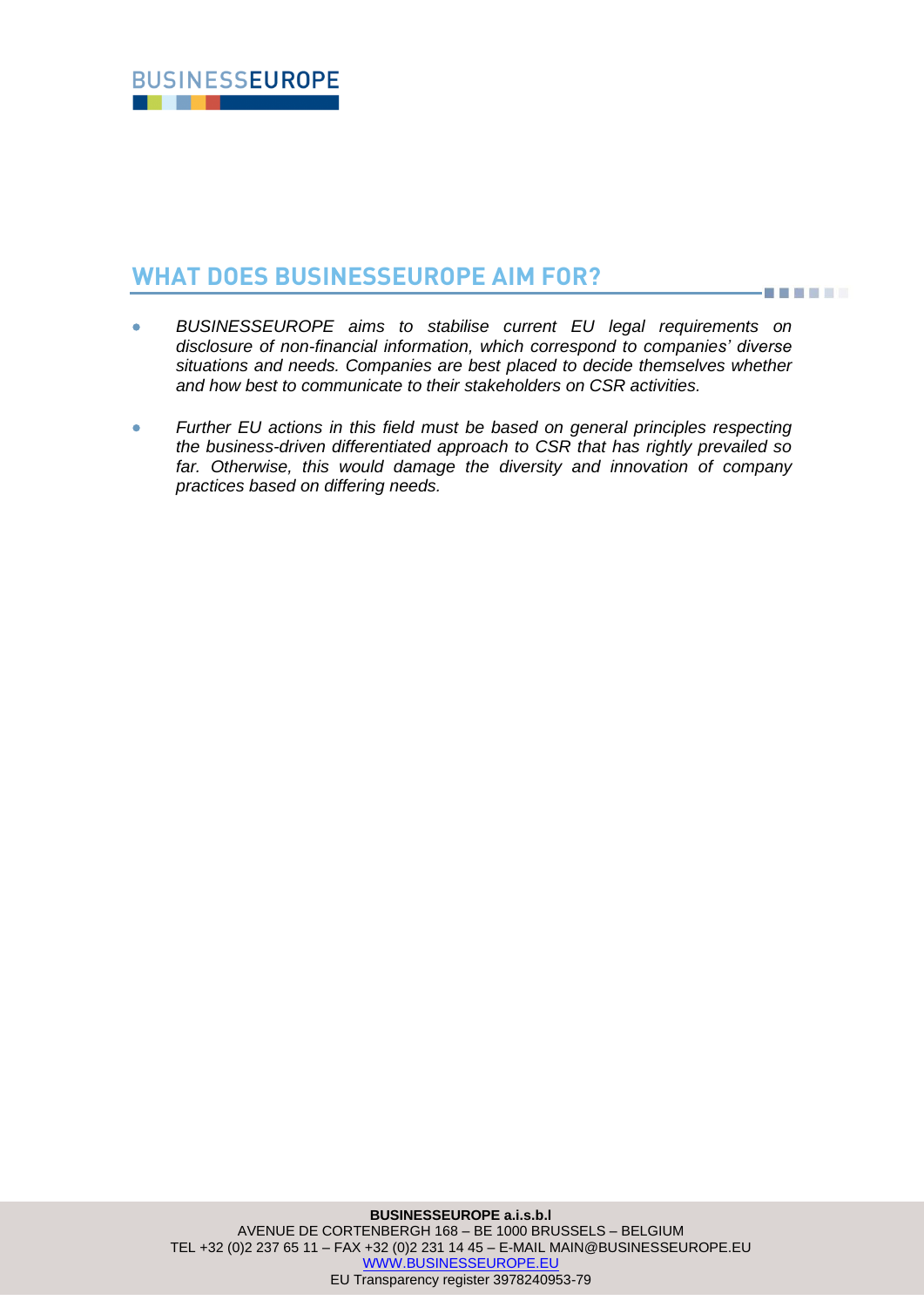

5 July 2013

#### **DISCLOSURE OF NON-FINANCIAL INFORMATION**

#### **I. Introduction**

- 1. On 16 April the European Commission published a proposal for a directive of the European Parliament and of the Council amending Council directives 78/660/EEC and 83/349/EEC (referred to as "accounting directives") as regards disclosure of non-financial and diversity information by certain large companies and groups.
- 2. The Commission's proposal consists of two main elements:
	- Companies with more than 500 employees would be obliged to include a nonfinancial statement in their annual report. This non-financial statement would include information relating to at least environmental, social and employee, respect for human rights, and anti-corruption and bribery matters. The company would be obliged to disclose a description of its policies pursued in relation to these matters, the results of these policies as well as the related risks and how the company manages them. According to the Commission, these reporting requirements would cause the approximately 18,000 affected companies to incur administrative costs of 600 – 4,300 Euros per annum.
	- Listed companies with more than 250 employees would be obliged to add a description of their diversity policy for their administrative, management and supervisory bodies to their corporate governance statement. The description of the company's diversity policy would include aspects such as age, gender, geographical diversity, educational and professional background, the objectives of the diversity policy, how it has been implemented and the results achieved in the reporting period. According to the Commission, these reporting requirements would cause affected companies to incur additional administrative costs of 600 – 1,000 Euros per annum. Approximately 5,000 listed companies would be affected by this directive.
- 3. The European Council conclusions of 22 May 2013 refer to the Commission's proposal on disclosure of non-financial and diversity information by large companies and groups, indicating that it "will be examined notably with a view to ensuring country-by-country reporting by large companies and groups".
- 4. BUSINESSEUROPE has the following comments on the proposal.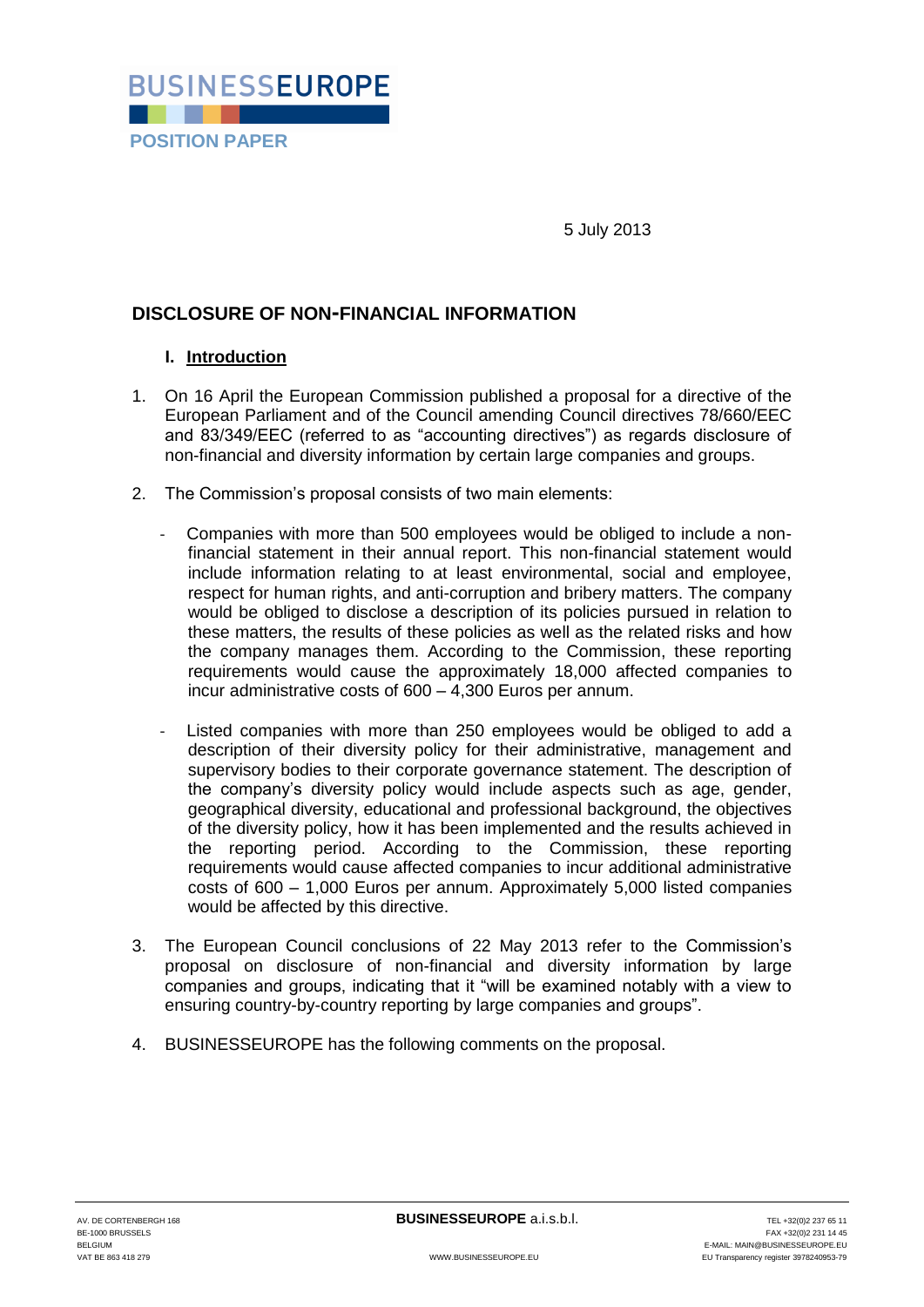#### **II. General comments**

#### **Voluntary and business-driven nature of Corporate Social Responsibility (CSR) is central to its success**

- 5. Europe is in crisis. All energies and policies should converge to provide the conditions for growth and jobs in Europe to enable recovery from the crisis.
- 6. As it is shaped today, CSR contributes to this goal. CSR has developed over years into a very successful way of creating shared value, which at the same time contributes to business goals and benefits society through increased consideration of long term environmental and social challenges faced by companies.
- 7. The driver for CSR activities is and should remain the real or expected positive return in terms of business position in the market, image, coherence with company ethics, risk management, etc. In line with this, the decision to engage in CSR activities should be taken by the company itself, based on its own convictions, its size, the specific nature of its business and the challenges it faces.
- 8. Companies are different. So are their CSR priorities and activities. There is a wealth of diverse initiatives in tune with various contexts and needs. Companies are best placed to select the issues and initiatives that are most relevant for them.
- 9. Central to the success of CSR is its voluntary and business-driven nature that ensures shared value for both businesses and society. Business-driven social responsibility implies that a company links its CSR activities to its core business, thereby allowing companies to develop initiatives tailor-made to their specific situation. Business-driven CSR has already contributed to innovation and commitment, also respecting the fact that CSR is about addressing issues beyond what companies are bound to respect by law<sup>1</sup>.
- 10. European businesses are concerned about the new definition of CSR proposed by the European Commission in its 2011 communication and which forms the basis for this proposal. The new definition moved away from the voluntary nature of CSR by introducing a legal aspect to moral obligations which is not appropriate. The risk is to undermine innovative CSR activities towards a mere box-ticking exercise.

#### **CSR reporting should continue to follow a business-driven approach to CSR**

11. The Commission's assessment that there has been a market and regulatory failure in the area of CSR reporting, which would justify obliging companies to disclose non-financial information, is not supported by evidence.

1

<sup>1</sup> In Germany, for example, companies spend 11.2 billion euros on CSR every year. 63% of German small, 71% of medium and 96% of large companies have CSR policies in place.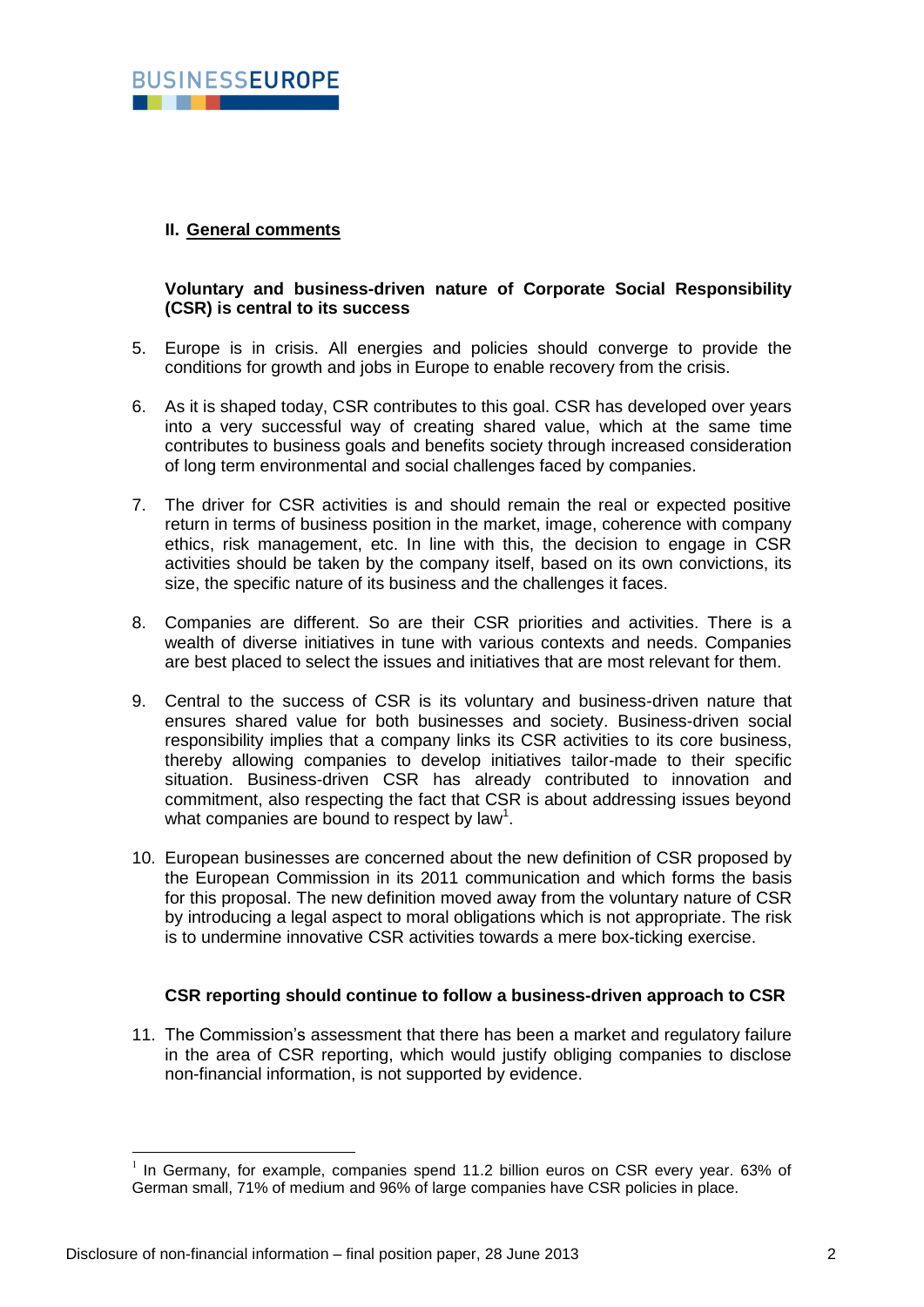

- 12. More and more companies are disclosing information on their CSR activities. Studies have shown a rapid increase since the mid-1990s. According to a 2011 study by KPMG, 95% of the 250 largest enterprises worldwide now report on their social and ecological behaviour. In Spain for example, 33 out of 35 companies in the IBEX index publish voluntarily a CSR report. Furthermore the number of EU companies publishing CSR reports using the Global Reporting Initiative (GRI) guidelines increased from 270 in 2006 to over 850 in 2011. The uptake of CSR reporting by European companies is clearly manifested by the fact that European companies outnumber any other regional grouping of companies in the UN Global Compact for which company signatories submit annual communication on progresses in their reports.
- 13. This shows that European businesses have responded to the need for transparency regarding CSR activities to inform various stakeholders. This is in particular the case for listed companies.
- 14. The necessary diversity of CSR practices implies that companies of all sizes should be able to adapt their CSR reporting to their specific situation and to the various needs of their stakeholders, such as investors, customers, NGOs, trade unions, the media, etc. Stakeholders have different information needs and expectations. This means that the information has to be provided in different formats and to a different degree of detail, taking into account their relative importance for each company. Also, companies have a legitimate interest in defining the extent, method and modalities of their reporting activities.
- 15. SMEs and larger companies that are of medium size do not necessarily see the need or have the resources to disclose social and environmental information. Other means of reporting such as questionnaires to investors, press releases, websites, e-mails or information printed on their products are often better suited to their local set-up. For them, in line with the "think small first principle", no written reporting must be required.
- 16. The costs, time and organisation requirements involved in terms of collecting information have been drastically underestimated by the European Commission. Putting in place the necessary measurement, control and coordination tools often requires extensive resources – see below point 38. It is also a complicated task to gather and check the information, as well as to communicate on it.
- 17. There is no evidence to support the assumption that mandatory rules on disclosure of non-financial information will lead to companies automatically becoming more responsible and more competitive. By contrast, European companies would face the risk of losing competitive ground globally. Their international competitors, for example the USA and China, face more limited reporting obligations. Obligations where they exist are more likely to be focused on environmental issues. And many countries do not have any legal requirements in place.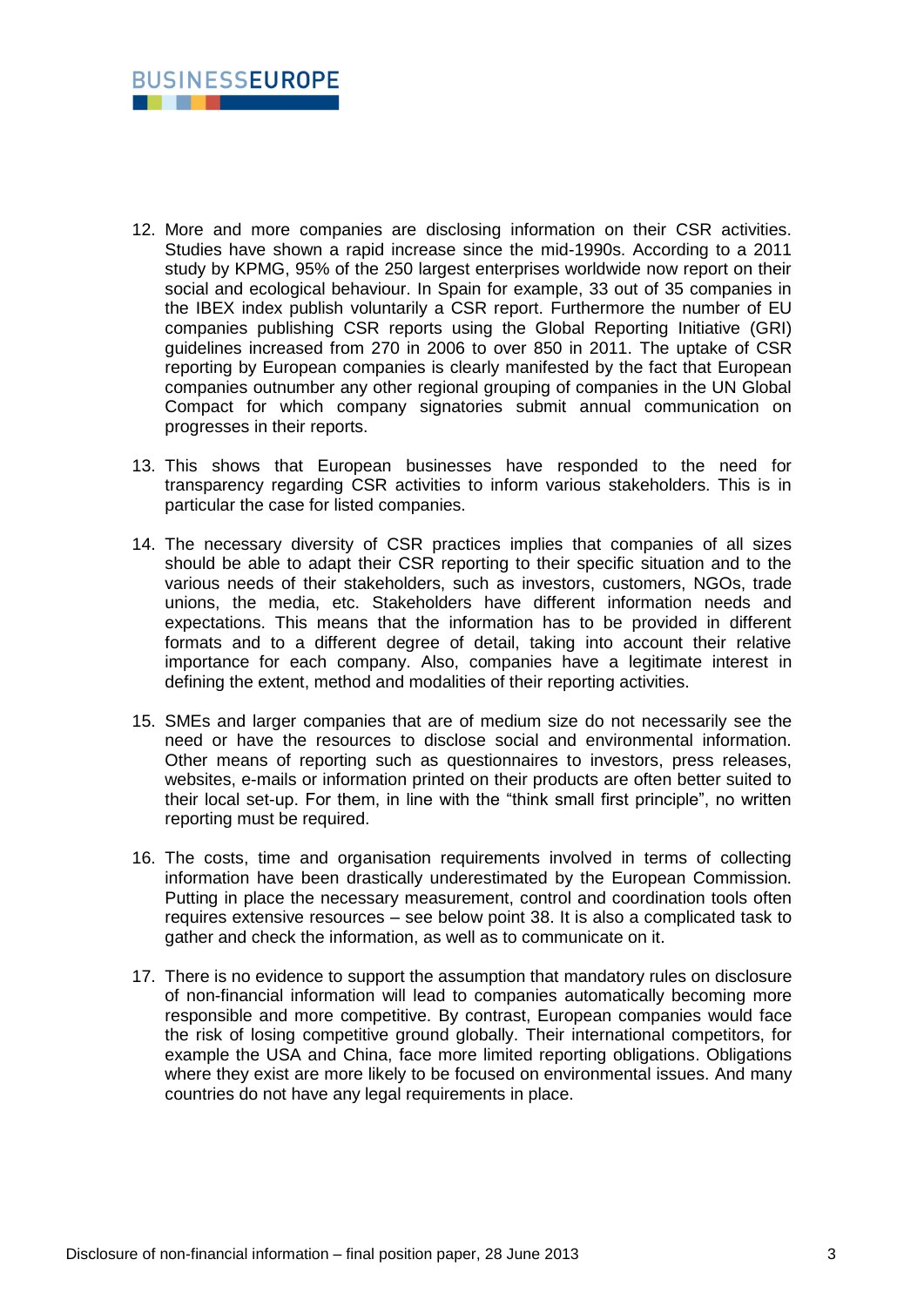#### **The Commission's approach should be reconsidered**

- 18. The extent, nature and modalities of CSR reporting have to be adapted to the specific CSR activities practiced by companies. By making reporting on specific CSR areas mandatory, the Commission's proposal would require companies to focus on these areas regardless of whether they are relevant for them. This could transform CSR into a mere box-ticking exercise.
- 19. As a consequence, the business-driven nature of CSR activities, which allows companies to develop initiatives tailor-made to their specific situation and therefore is the very principle that makes CSR so successful, would be undermined. The Commission's approach is difficult to reconcile with its acknowledgement that CSR "development should be led by enterprises themselves".
- 20. A fundamental incoherence in the Commission's approach is that it treats financial and non-financial reporting in the same way although they are different in essence. Whereas financial reporting provides quantitative information, for many areas of non-financial reporting only qualitative elements can be communicated. This is particularly the case for social issues, e.g. core labour standards.
- 21. Considering that European businesses are active on a worldwide scale, CSR policies and corresponding reporting activities are also conceived in the global context in which businesses operate. CSR reporting frameworks must therefore be global in scope in order to address global challenges. No European requirements should undermine or diminish the value of reporting in accordance with global initiatives such as the UN Global Compact and the GRI guidelines..
- 22. Due to the heterogeneity of company needs, priorities and corresponding CSR policies, it is not appropriate to introduce an obligation to issue Key Performance Indicators (KPIs). The Commission's decision not to introduce KPIs for CSR policies goes in the right direction but is not sufficient.
- 23. BUSINESSEUROPE is strongly opposed to making auditing of CSR reporting mandatory, which would be in many countries the consequence of the inclusion of non-financial statements, sustainability or diversity reports in the annual report. It is important that companies can choose freely whether to include a non-financial statement in the annual report or to publish it separately.
- 24. Moreover, the business community is concerned that the draft directive may serve as a first step to introduce mandatory integrated reporting at EU level. Integrated reporting is and should remain one of the means at the disposal of companies to report on their CSR activities.
- 25. We are also concerned that companies are faced with an increasing number of uncoordinated obligations for reporting at European and national levels. For example, the cumulative effects of planned initiatives such as the "organisation environmental footprint" need to be fully taken into account. If introducing any new requirements, the Commission should ensure that the total amount of reporting does not increase.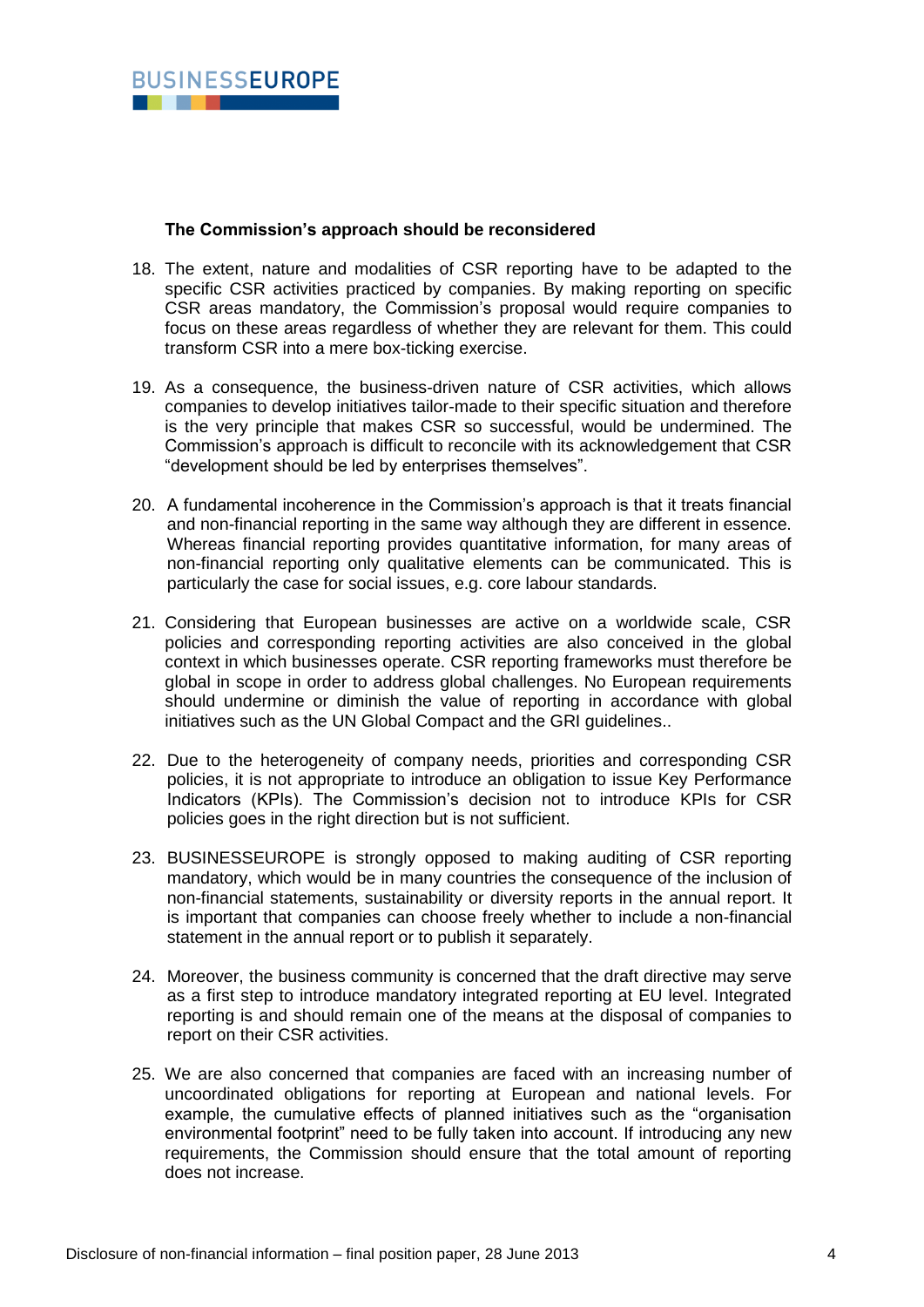

- 26. For all these reasons, BUSINESSEUROPE considers that the current EU legislative framework on disclosure of non-financial information remains valid. We do not support more rigid and prescriptive EU requirements in this domain. We invite the European Commission to reconsider its initiative. If this is not the case, the European Parliament and Council should improve it in line with the specific comments included in this position paper.
- 27. More specifically, BUSINESSEUROPE is concerned about the scope of the proposed directive, the nature of the new requirement to publish a non-financial statement, the widening of the list of non-financial issues on which companies should report, the requirement to disclose information on related risks and the new requirements on diversity reporting.

#### **Country-by-country-reporting**

- 28. BUSINESSEUROPE is concerned about the European Council's request of 22 May to expand the Commission's proposal on disclosure of non-financial and diversity information by an additional requirement of country-by-country reporting on payment of taxes to all large companies. This proposal was made without any proper analysis and without a clear context.
- 29. International taxation, which seems to be the driving force behind the initiative from the European Council, is a very important and complex issue that should be based on internationally agreed principles.
- 30. Instead of improving transparency, country-by-country reporting would lead to disclosure of data out of context, which will not improve tax compliance or the understanding of the underlying tax issues. Already today, companies are struggling to streamline the reporting in order to improve the communication with investors. Adding more information that is not essential to investors and may confuse other users is a step back for the overall reporting package. If not, then the reports will end up having information overload, and thus the essential information will – against the proposal's intention - be lost to the reader.

#### **III. Specific comments**

Scope of the new requirement to disclose non-financial information

*Art. 46 (1) b) 78/660/EEC and Art. 36 (1) 83/349/EEC*

31. The Commission has proposed applying the new requirement to companies with an average number of 500 employees during the financial year and a balance sheet exceeding EUR 20 million or a net turnover of EUR 40 million.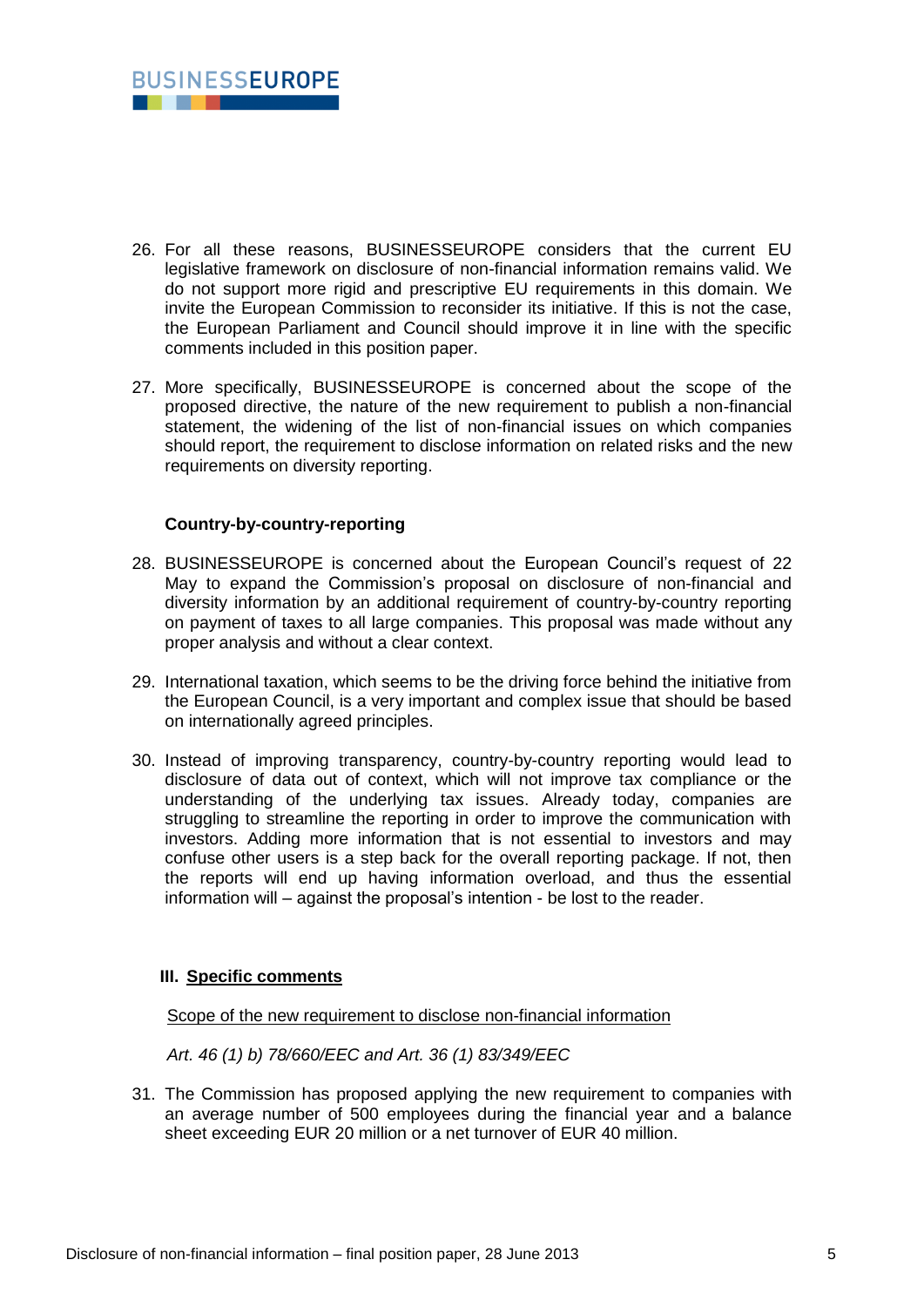

- 32. This means that the new requirement would apply to a large number of companies, not only large, multinational companies. For many of the companies covered, this will represent an uniustified heavy burden in terms of costs and administration. In this respect, BUSINESSEUROPE notes that the Commission's proposal gives Member States the possibility to apply the new rules to listed companies for a limited time.
- 33. This possibility should become the general rule so that the directive would only apply to listed companies with more than 500 employees. Respectively, the threshold of the company's balance sheet should be raised to at least EUR 40 million and the net turnover to at least EUR 80 million.

New requirement to issue a non-financial statement

*Art. 46 (1) b) 78/660/EEC and Art. 36 (1) 83/349/EEC*

- 34. The main content of the Commission's proposal is to impose on companies the requirement to include a non-financial statement in their annual financial report.
- 35. This ignores the various ways in which companies can be transparent and disclose non-financial information other than by publishing statements and/or reports. CSR can be very well communicated without the need for a report or a statement. For analysts and investors, for example, in many cases, reports are much less important than individual one-to-one-meetings. Other tools, including providing information via websites, through dialogue or interviews, and in an ad hoc way can be equally effective.
- 36. CSR activities should in no way become a part of a mandatory integrated reporting approach. Some companies already have integrated reporting and value this as a way to disclose non-financial information. However, this should not be viewed as the only way for companies to be transparent on their non-financial performance. European policy should ensure that companies have the flexibility to communicate with their stakeholders in the most appropriate and practical way.
- 37. In addition, a company active only on a regional basis should not be obliged to use specific disclosure tools because the local community can already see how it is operating on a daily basis and it would be redundant. Many companies already disclose social and environmental information, simply by being close to or involved in the community in which they conduct business.

#### Administrative burden

38. The Commission's impact assessment estimates the costs involved of issuing a non-financial statement to be 600 – 4,300 Euros per company / per annum. This is undoubtedly far too low. According to a recent study conducted by the Centre for Strategy and Evaluation Services - CSES, the total cost of disclosing non-financial information in the form of a full report can be estimated to be in the range of EUR 155,000 to EUR 604,000 per year per large company. We acknowledge the Commission's choice to limit administrative burdens by not requiring a separate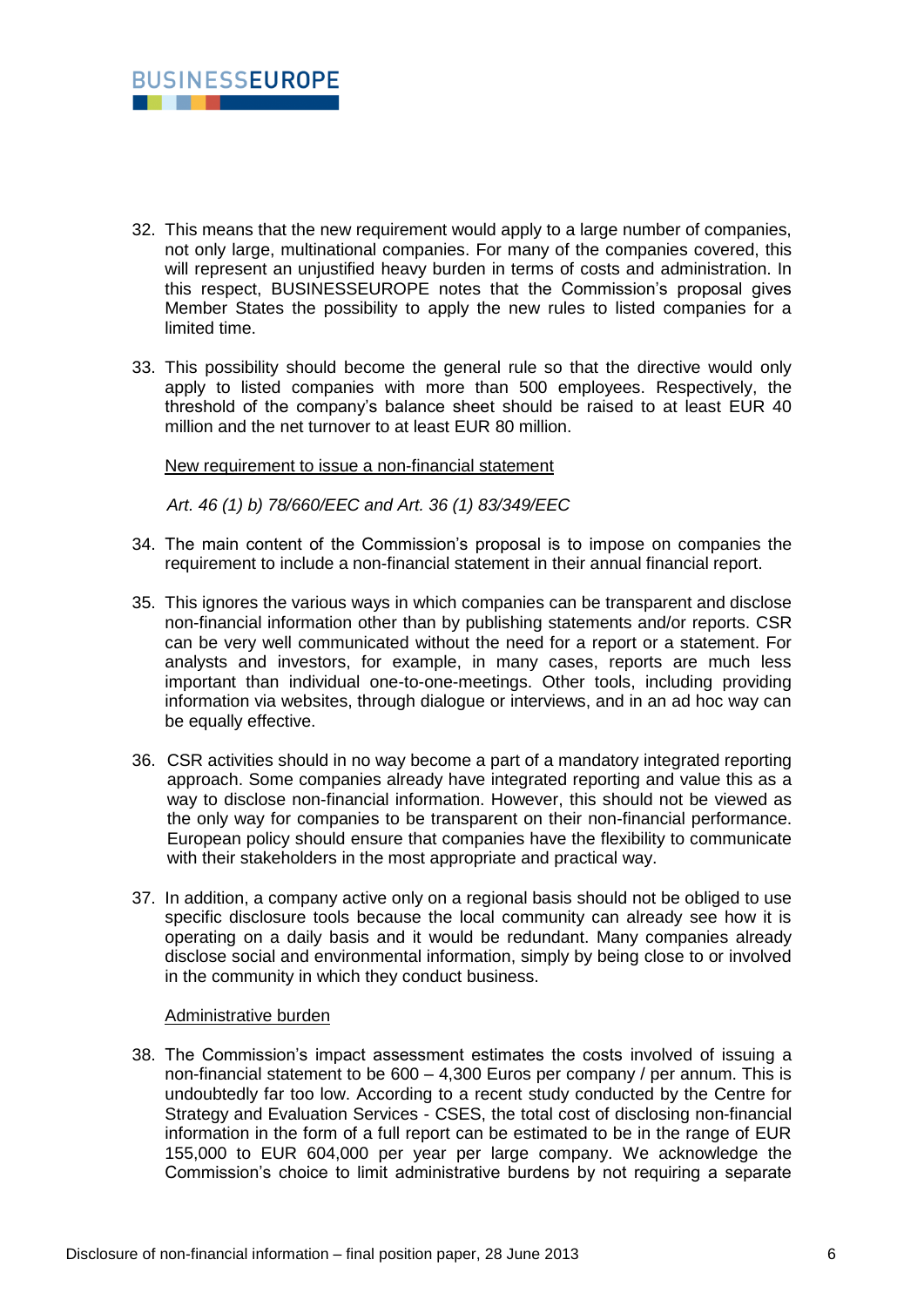

report. However, assessing costs of the initiative on the basis of an enquiry among 71 companies is not a satisfactory method for determining the impact on many others.

- 39. Considering only costs linked to drafting a short statement is not appropriate. Many more costs will derive from the need to introduce new reporting mechanisms. The important needs for additional analysis that the new requirement would create for the companies concerned in terms of internal measurement and control tools and coordination are not taken into account adequately. Especially the costs of setting up consolidation procedures need to be taken into account. Another set of costs relates to sub-contractors and suppliers. In order to report on CSR policies, some companies may ask their subcontractors and suppliers to report on their CSR activities in order to be able to report properly themselves.
- 40. According to a study about the impact of the legal requirement for reporting on CSR in the Danish Financial Statement Act, the administrative burdens associated with CSR reporting were 7-8 times higher the first year of reporting than was expected before the bill was passed.
- 41. The costs deriving from this directive would increase significantly unless it is clarified that auditing of non-financial statements is not mandatory.
- 42. Finally, the European Council's recent request of including country-by-country reporting requirements to the proposal would be very costly for business. There are no official calculations on the administrative costs of a country-by-country reporting requirement in the Impact Assessment for this proposal. Based on the figures issued by the Commission in its Impact Assessment<sup>2</sup> for the now adopted reporting requirement for extractive and forestry activities, the total cost of applying country-by-country reporting to the 18000 companies that are in the scope of this proposal would range from 17 to 37.5 billion euros in the first year and from 4.5 to 11.5 billion euros in the following years.

Wider "comply or explain" needed

*Art. 46 (1) b) 78/660/EEC and Art. 36 (1) 83/349/EEC*

- 43. The proposal requires companies that do not have a policy in place on one of the four issues to provide an explanation for not disclosing information on it.
- 44. BUSINESSEUROPE asks for a broader application of "comply or explain", which allows companies to assess themselves whether or not a topic is relevant for them. Companies are only required to explain their choice and if they have policies in place they must report on them.

 2 COMMISSION STAFF WORKING PAPER Part II IMPACT ASSESSMENT for financial disclosures on a country by country basis. Link: [http://ec.europa.eu/internal\\_market/accounting/docs/sme\\_accounting/review\\_directives/SEC\\_2011\\_1289\\_](http://ec.europa.eu/internal_market/accounting/docs/sme_accounting/review_directives/SEC_2011_1289_2_en.pdf) [2\\_en.pdf](http://ec.europa.eu/internal_market/accounting/docs/sme_accounting/review_directives/SEC_2011_1289_2_en.pdf)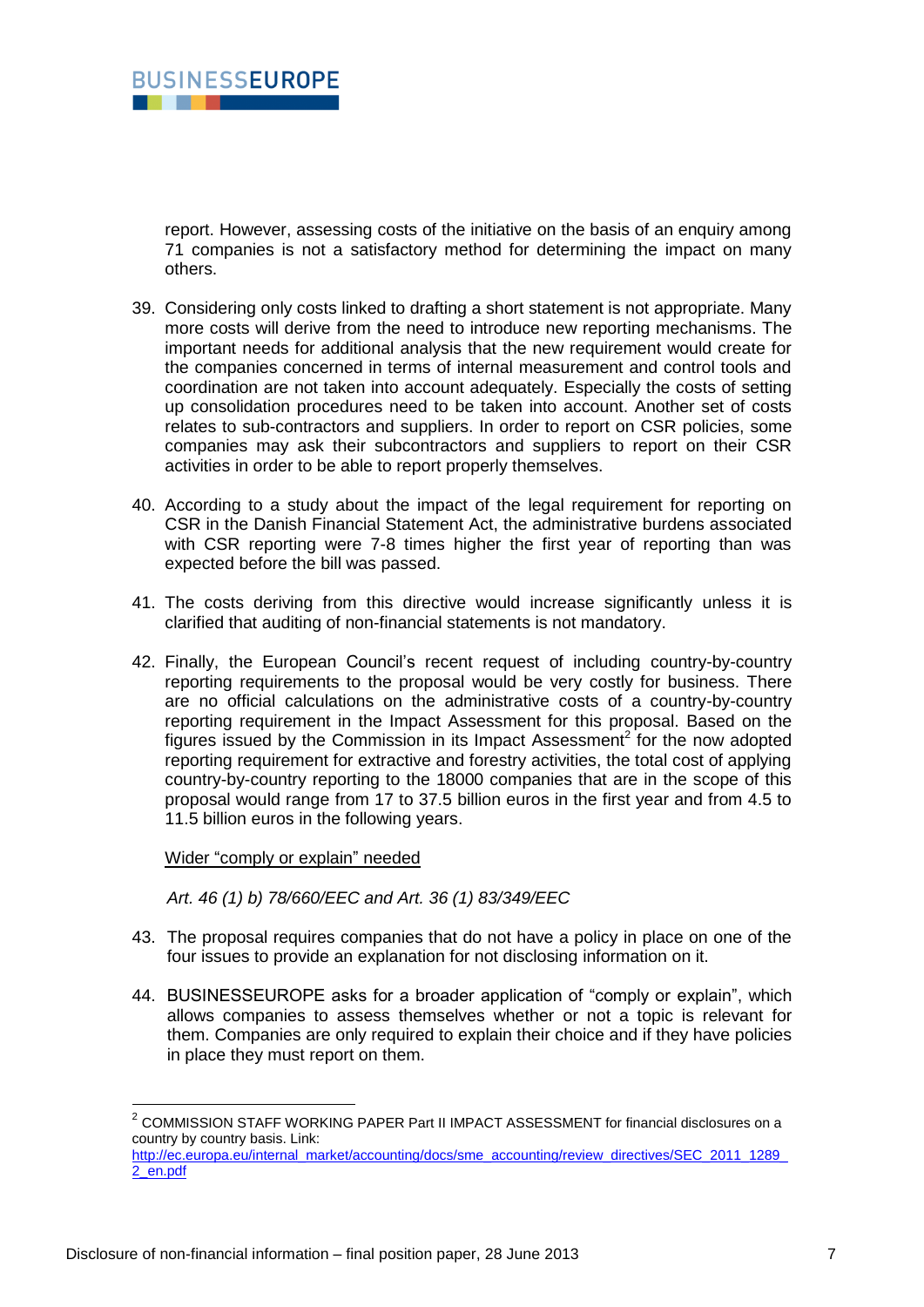

45. In the original Danish "comply or explain" model from 2009, for example, companies were free to choose what subjects they included in their CSR activities, which gave them an incentive to form their own CSR strategy in a way they perceive most valuable. For example, the success of the Danish model, which has encouraged 94% of Danish companies to report on their CSR activities, should be ascribed to its business-driven and flexible nature combined with strong references to global frameworks.

Issues to be reported on

*Art. 46 (1) b) 78/660/EEC and Art. 36 (1) 83/349/EEC*

- 46. The proposal requires companies to disclose information on environmental, social and employee matters, respect for human rights and anti-corruption and bribery matters.
- 47. BUSINESSEUROPE is very concerned about the extension and detailed nature of the list of topics which companies would have to report on. BUSINESSEUROPE points out the great danger of extending the list of topics, which could lead to a never-ending political debate on the issues that should be covered. This approach is not compatible with the diverse contexts and needs of companies.
- 48. The list of issues which companies address as part of their CSR activities and on which they may choose to report depends on their relevance for the company in question and on whether the provision of such information on these issues is material, possibly based on a company assessment of risk and opportunity.

Disclosure of related risks

*Art. 46 (1) b) iii 78/660/EEC and Art. 36 (1) iii 83/349/EEC*

- 49. The proposal stipulates that the non-financial statement would need to describe company policies, the results of these policies and the risks involved and how the company manages them.
- 50. BUSINESSEUROPE strongly opposes the proposed obligation to disclose information on risks. Companies constantly identify and assess risks and opportunities. This is one of the most difficult, time-consuming, expensive and sensitive tasks of the management of the company. Requiring the disclosure of information on risks would impose disclosure of sensitive business information which must remain confidential. It is important to avoid interfering with the business model as defined and implemented by the company's management and distortions of competition. It should be for individual companies to decide whether, and if so, how they disclose this information.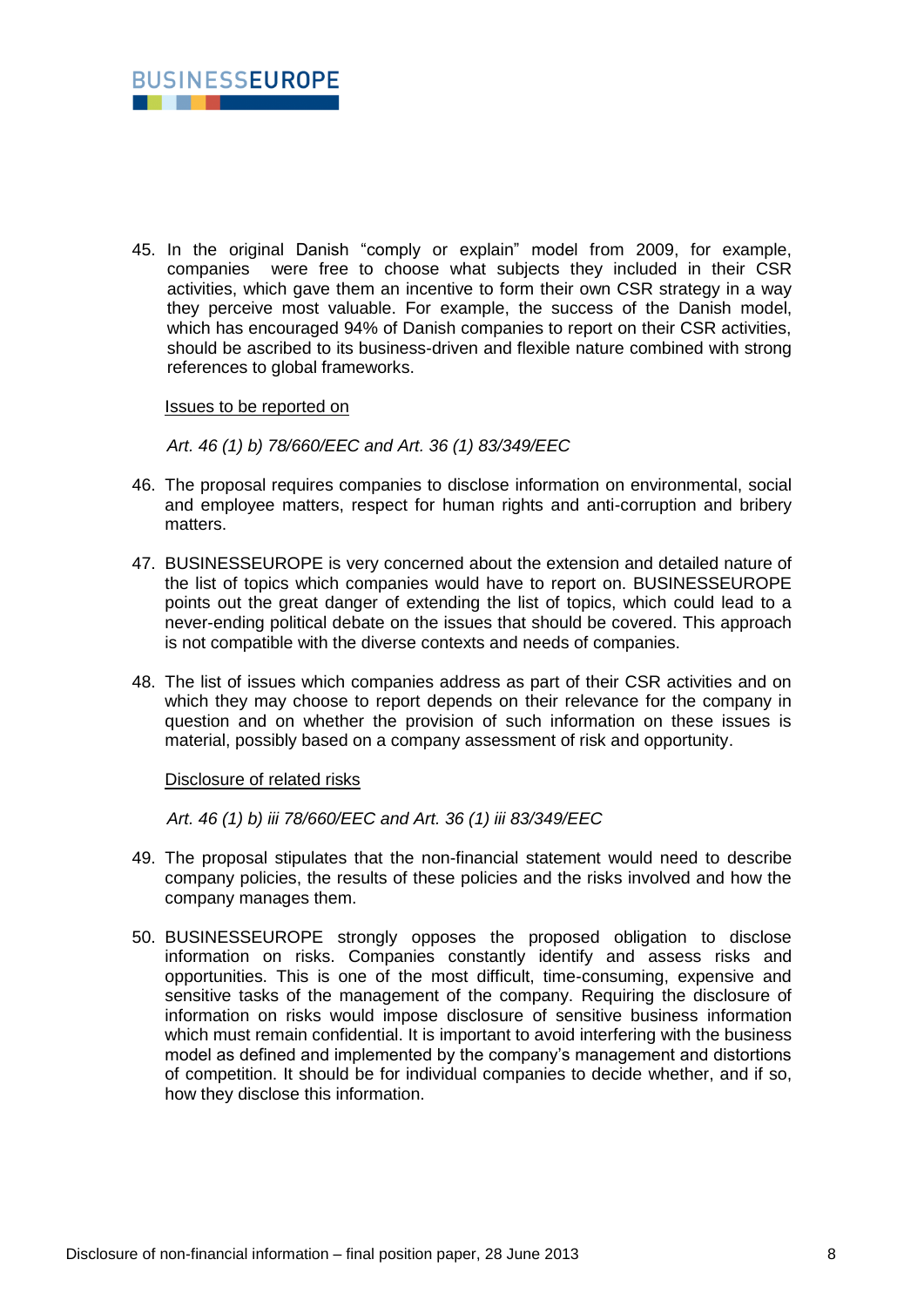

Reference to already existing international frameworks

*Art. 46 (4) 78/660/EEC and Art. 36 (4) 83/349/EEC*

- 51. The proposal allows companies to rely on national, EU-based or international frameworks. Moreover, where a company has already prepared a report which covers the information requested in the non-financial statement and makes this report part of the annual report, the company would no longer be obliged to provide the non-financial statement.
- 52. It is essential to bear in mind that many European businesses are active on a worldwide scale. Their CSR policies and corresponding reporting activities are conceived in the global context in which they operate. Therefore, duplication of administrative reporting burdens must be avoided, particularly at national level, by allowing the adaptation of the existing international frameworks to companies' specific circumstances and reporting needs, while respecting the business-driven nature of CSR.
- 53. In this respect, the Commission's proposal rightly recognises that many large companies already abide by the principles of international CSR frameworks, for example the UN Global Compact, the OECD guidelines or the ILO tripartite declaration on multinational enterprises and social policy; and some of them use the Global Reporting Initiative (GRI) as a basis for their reporting. Any policy measure should be based on existing international frameworks, standards and guidelines as well as equivalent national guiding principles, provided that any regulatory compulsory requirements are avoided. We stress the importance of our national federations' consultation prior to any introduction of new national reporting obligations.
- 54. Reports based on existing frameworks are often published as stand-alone documents. In order to avoid excessive administrative burdens, companies must be allowed to refer to these reports rather than making them an integral part of the annual report.
- 55. Moreover, it should be clarified that this reference is also applicable to companies whose headquarters are located outside the EU and which publish a sustainability or diversity report at group level.

New requirements on diversity reporting

*Art. 46a (1) g) 78/660/EEC*

- 56. The proposal includes a duty for listed companies to publish information on the composition of their administrative, management and supervisory bodies in order to promote diversity in the selection of members of their boards.
- 57. Initiatives taken in many countries, for example through national law or corporate governance codes, must be continued and assessed before any regulatory measure is envisaged at European level.